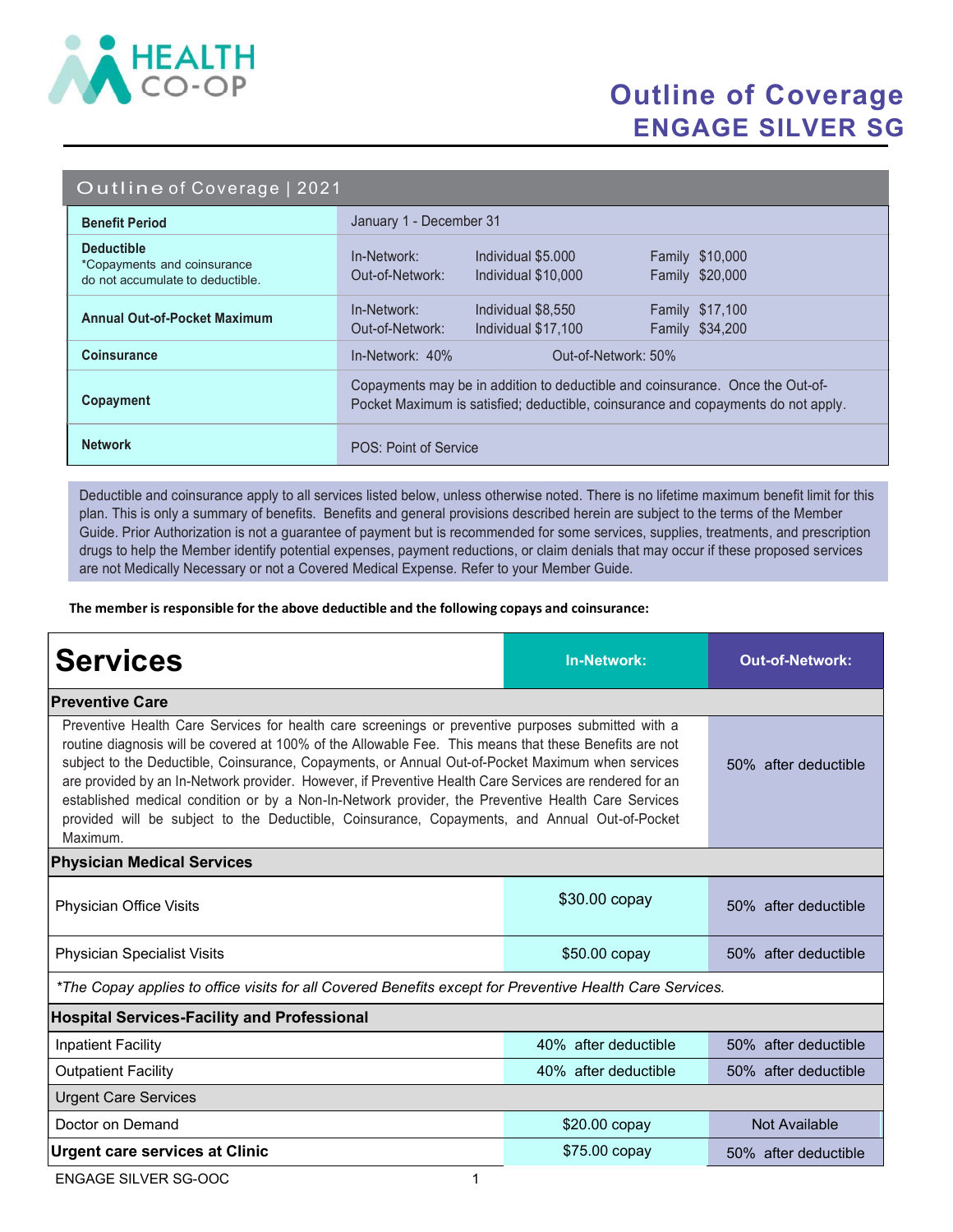| <b>Services</b>                                                                                                                                                                                                                 | <b>In-Network:</b>                                                            | <b>Out-of-Network:</b> |  |  |
|---------------------------------------------------------------------------------------------------------------------------------------------------------------------------------------------------------------------------------|-------------------------------------------------------------------------------|------------------------|--|--|
| <b>Emergency Room Services</b>                                                                                                                                                                                                  |                                                                               |                        |  |  |
| Emergency room visits                                                                                                                                                                                                           | 50% after deductible                                                          | 50% after deductible   |  |  |
| <b>Prescription Drugs Benefit</b>                                                                                                                                                                                               |                                                                               |                        |  |  |
| <b>Retail Pharmacy Benefit (30-day supply)</b>                                                                                                                                                                                  |                                                                               |                        |  |  |
| Preferred Generic Drugs (Tier 1)                                                                                                                                                                                                | \$10.00 copay                                                                 | 50% after deductible   |  |  |
| Non-Preferred Generic & Preferred Brand Drugs (Tier 2)                                                                                                                                                                          | \$60.00 copay                                                                 | 50% after deductible   |  |  |
| Non-Preferred Brand Drugs (Tier 3)                                                                                                                                                                                              | 35% after deductible                                                          | 50% after deductible   |  |  |
| Specialty Drugs (Tier 4)                                                                                                                                                                                                        | 40% after deductible                                                          | 50% after deductible   |  |  |
| If you choose a higher Tier drug when a lower Tier drug is available, you must pay an ancillary charge in addition to the<br>deductible and/or coinsurance, as applicable.                                                      |                                                                               |                        |  |  |
| <b>Mail Order Maintenance (90-day supply)</b>                                                                                                                                                                                   |                                                                               |                        |  |  |
| Preferred Generic Drugs (Tier 1)                                                                                                                                                                                                | \$20.00 copay                                                                 | 50% after deductible   |  |  |
| Non-Preferred Generic & Preferred Brand Drugs (Tier 2)                                                                                                                                                                          | \$120.00 copay                                                                | 50% after deductible   |  |  |
| Non-Preferred Brand Drugs (Tier 3)                                                                                                                                                                                              | 35% after deductible                                                          | 50% after deductible   |  |  |
| Specialty Drugs (Tier 4)<br>(31 Day Supply Only)                                                                                                                                                                                | Not Available                                                                 | Not Available          |  |  |
| If you choose a higher Tier drug when a lower Tier drug is available, you must pay an ancillary charge in addition to the<br>deductible and/or coinsurance, as applicable.<br><b>Mental Health/Chemical Dependency Services</b> |                                                                               |                        |  |  |
| Inpatient/other Outpatient Facility Services                                                                                                                                                                                    | 40% after deductible                                                          | 50% after deductible   |  |  |
| <b>Office Visit</b>                                                                                                                                                                                                             | \$50.00 copay                                                                 | 50% after deductible   |  |  |
| Other Covered Services (This is not a complete list. Check your policy or plan document for other covered services<br>and your costs for these services.)                                                                       |                                                                               |                        |  |  |
| <b>Centers of Excellence (When approved by MOUNTAIN</b><br><b>HEALTH CO-OP)</b>                                                                                                                                                 | 40%                                                                           | Not available          |  |  |
| Chiropractic Care-Maximum Number of Office Visits per Calendar<br>Year - 20 visits                                                                                                                                              | \$50.00 copay                                                                 | 50% after deductible   |  |  |
| <b>Convalescent Home Services</b><br>Maximum Number of Days per Calendar Year-60 days                                                                                                                                           | 40% after deductible                                                          | 50% after deductible   |  |  |
| Durable Medical Equipment<br>Rental (up to the purchase price), Purchase and Repair and<br>Replacement of Durable Medical Equipment.                                                                                            | 40% after deductible                                                          | 50% after deductible   |  |  |
| <b>Laboratory Services</b>                                                                                                                                                                                                      | 50% after deductible                                                          | 50% after deductible   |  |  |
| <b>Transplant Services</b>                                                                                                                                                                                                      | 40% after deductible                                                          | 50% after deductible   |  |  |
| Dental Exam, Cleaning, Fluoride                                                                                                                                                                                                 | \$100 reimbursement to apply to exam, cleaning and<br>fluoride once per year. |                        |  |  |
| <b>Vision Exam</b>                                                                                                                                                                                                              | \$60 reimbursement to apply to one routine exam per year.                     |                        |  |  |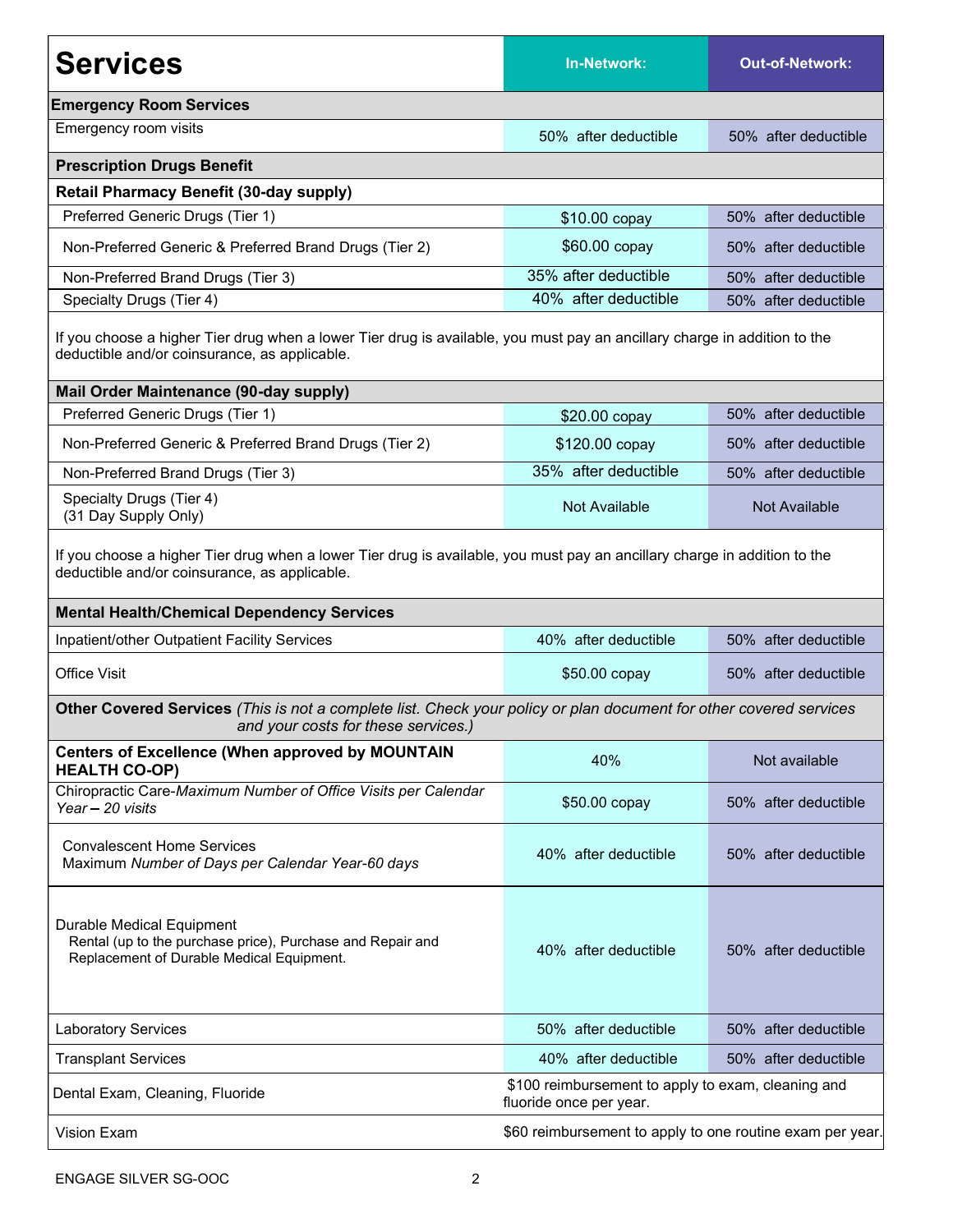This is a brief summary of benefits. Refer to your complete policy document for additional information or a further explanation of benefits, limitations, and exclusions.

# Additional Information

#### What is the annual deductible?

Your plan's deductible is the fixed dollar amount of Covered Medical Expenses that you must incur for certain Covered Benefits before MOUNTAIN HEALTH CO-OPbegins paying benefits for them. The Deductible must be satisfied each Calendar Year by each Covered Person, except as provided under "Family Deductible Limit" provision. The Deductible is shown in the Schedule of Benefits. Only the Allowable Fee for Covered Medical Expenses is applied to the Deductible. The following do not apply towards satisfaction of the Deductible: (1) services, treatments or supplies that are not covered under this Policy; and (2) amounts billed by Out-of-Network Providers, which include the Out-of-Network Provider Differential.

#### What is the annual out-of-pocket maximum?

The Annual Out-of-Pocket Maximum is the maximum amount that the Covered Person must pay every Calendar Year for Covered Medical Expenses incurred for Covered Benefits. The Annual Out-of-Pocket Maximum is shown in the Schedule of Benefits. It applies to all Covered Benefits except the Preventive Health Care Services Benefit.

The Annual Out-of-Pocket Maximum includes the following:

- 1. Calendar Year Deductible;
- 2. Copayments; and
- 3. Coinsurance.

When the Annual Out-of-Pocket Maximum is satisfied in the Calendar Year, we will then pay 100% of Covered Medical Expenses incurred for Covered Benefits for the remainder of that Calendar Year. The Annual Out-of-Pocket Maximum must be satisfied each Calendar Year.

The exception to this is in regard to out-of-network charges. The amount the plan pays for covered services is based on the allowed amount. If an out-of-network provider charges more than the allowed amount, you may have to pay the difference. For example, if an out-of-network hospital charges \$1,500 for an overnight stay and the allowed amount is \$1,000, you may have to pay the \$500 difference which does not apply to the deductible, coinsurance, or Out of Pocket Maximum. (This is called balance billing.)

#### Payments to providers

Payment to providers is based on the prevailing or contracted Mountain Health CO-OP fee allowance for covered services. Although In-Network Providers accept the fee allowance as payment in full, You will pay the most if you use an out-ofnetwork provider, and you might receive a bill from a provider for the difference between the provider's charge and what your plan pays (balance billing). Be aware, your network provider might use an out-of-network provider for some services (such as lab work). Check with your provider before you get services.

### Preauthorization

.

Coverage of certain medical services and surgical procedures requires a benefit determination by Mountain Health CO-OP before the services are performed. This process is called 'preauthorization'. Preauthorization is necessary to determine if certain services and supplies are covered under this plan, and if you meet the plan's eligibility requirements. You'll find the most current preauthorization list in your complete policy document.

#### The Patient's right to know the costs of medical procedures.

The insured, or the insured's agent, may request an estimate of the member's portion of provider charges for any service or course of treatment that exceeds \$500. Mountain Health CO-OP shall make a good faith effort to provide accurate information based on cost estimates and procedure codes obtained by the insured from the insured's health care provider. The estimate may be provided in writing or electronically. It is not a binding contract between Mountain Health CO-OP and the member, and is not a guarantee that the estimated amount will be the charged amount, or that it will include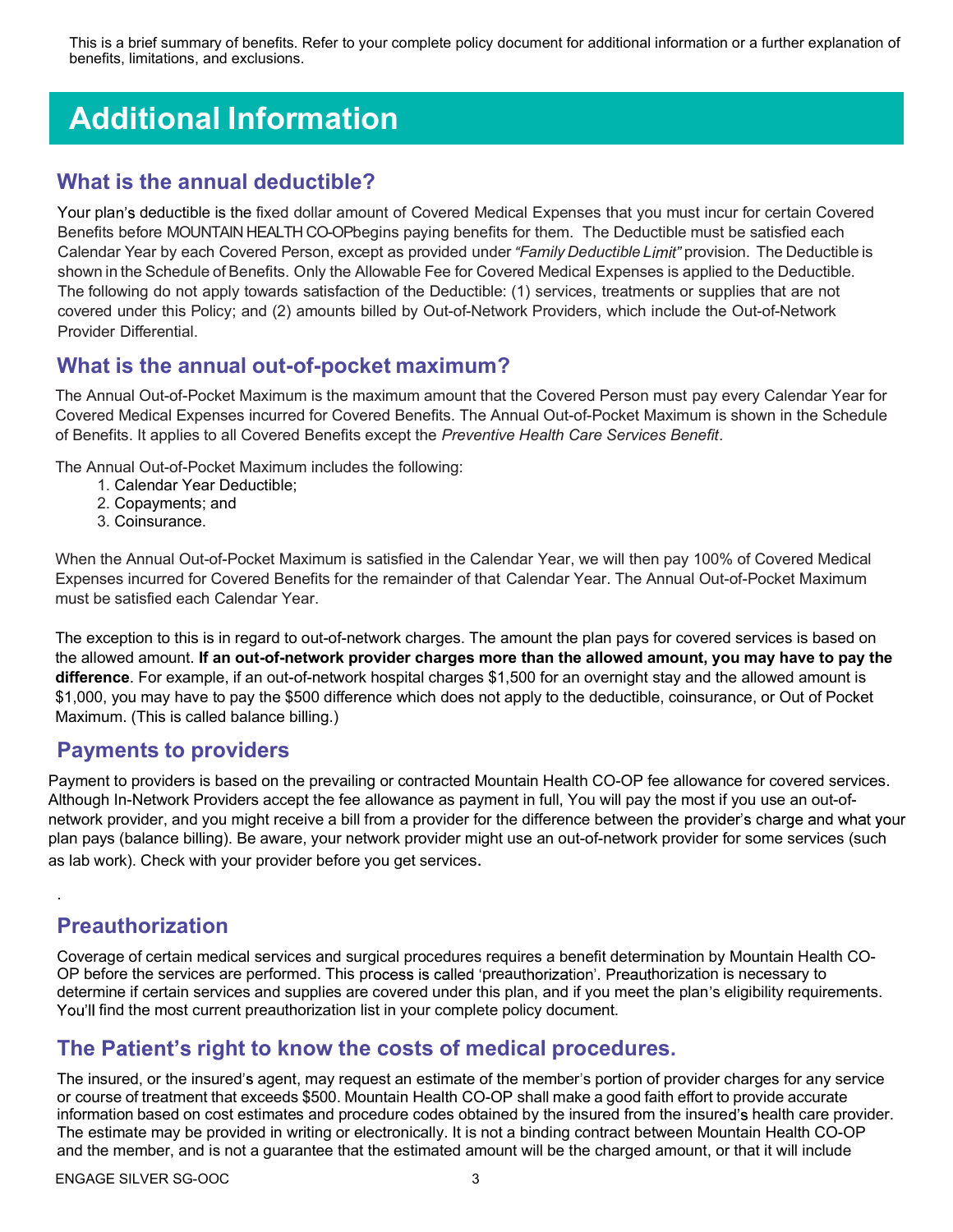### Provider Networks

Organization (PPO) (In-Network) - An innovative health care partnership developed by Mountain Health CO-OP and our Preferred Hospital Providers to offer health care services to Members at lower premiums. This network is composed of hospitals or surgery centers across the state that accept lower payments for each hospital or surgery center service or inpatient stay.

Participating Providers accept the MOUNTAIN HEALTH CO-OP allowable fee, in addition to the deductible, coinsurance and copayment, as payment in full for covered services. These providers will submit claims for you, and Mountain Health CO-OP will pay the participating provider directly. There is no billing to you over your deductible, coinsurance and copayment.

Nonparticipating Provider (Out-of-Network) - Nonparticipating Providers have not contracted with MOUNTAIN HEALTH CO-OP to provide services at negotiated rates, and your out of pocket expenses can be significantly higher. Nonparticipating providers are under no obligation to submit claims for you. You may receive payment for claims received from a nonparticipating provider.

If a Primary Care Provider (PCP), Primary Care Provider Specialist (PCPS), Common Specialty Care Provider (CSCP) or a Less Common Sub-Specialty Care Provider (LCSP) is not located within 60 miles, the member can go outside of the 60 miles to a network Provider (an authorization may be required.) Mountain Health CO-OP will pay as participating and the member may be balanced billed. If the member sees a provider outside of that 60 miles and the provider is not in network the benefits will go towards the out-of-network deductible and out-of-pocket maximum.

Out-of-network emergency room services to treat an emergency medical condition are reimbursed as if obtained innetwork, if an in-network emergency room cannot be reasonably reached. An emergency medical condition means a medical condition manifesting itself by acute symptoms of sufficient severity (including severe pain) so that a prudent layperson, who possesses an average knowledge of health and medicine, could reasonably expect the absence of immediate medical attention to result in a condition that places the health of the individual in serious jeopardy, would result in serious impairment to bodily functions, or serious dysfunction of any bodily organ or part; or with respect to a pregnant woman having contractions, that there is inadequate time to safely transfer the woman to another hospital for delivery or that a transfer may pose a threat to the health or safety of the woman or the fetus.

Finding Participating Providers-To locate Participating Providers and PPO hospitals and surgery centers in Montana check our on-line provider directory at www.Mountain Health CO-OP.coop/provider-finder/ or contact Customer Service at 1-855-447-2900. Be sure to have your health plan identification number available when you call.